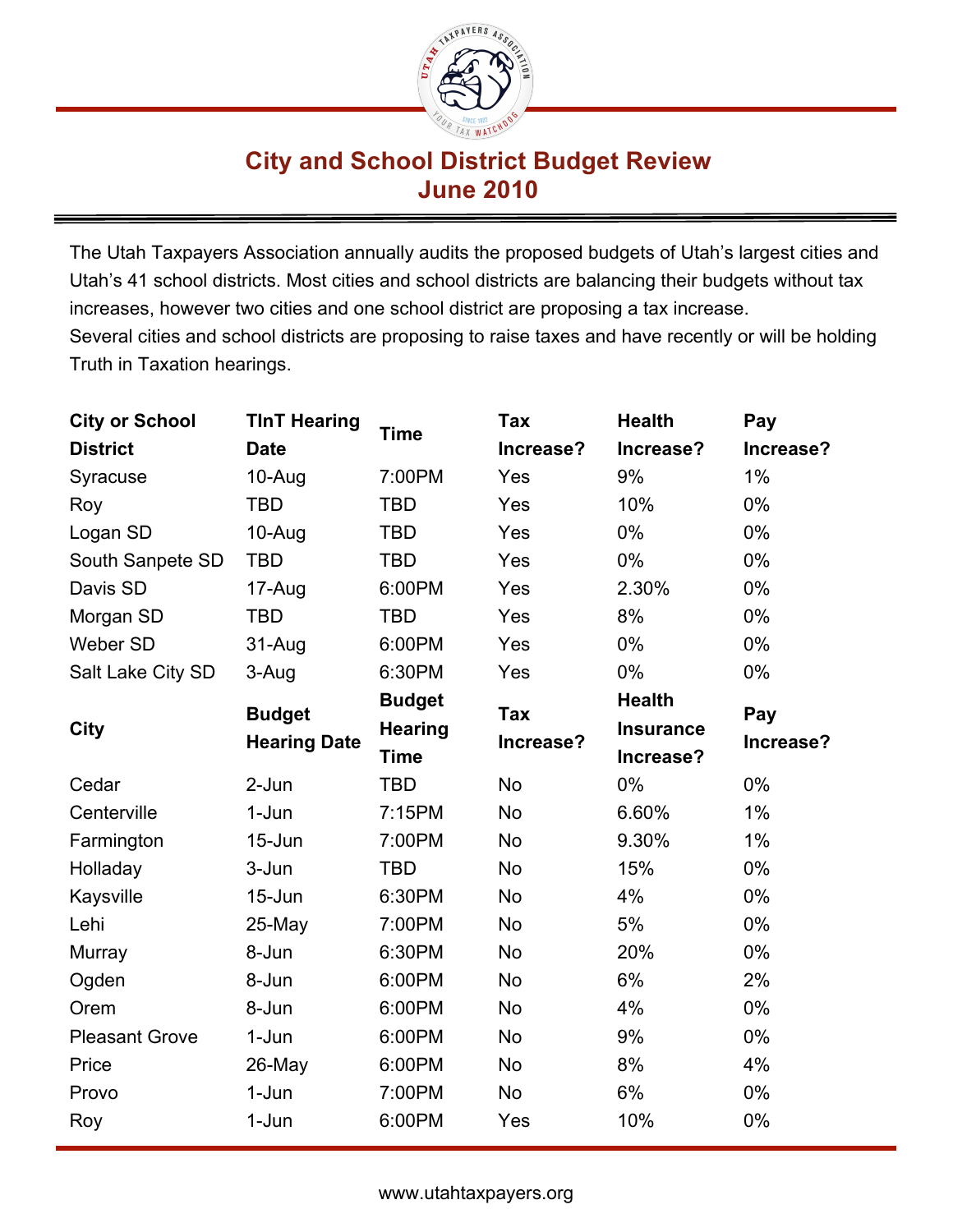| <b>Salt Lake</b>       | 18-May     | 7:00pm     | <b>No</b>  | 9%     | 1.50%      |
|------------------------|------------|------------|------------|--------|------------|
| Sandy                  | 25-May     | 7:05PM     | <b>No</b>  | 9%     | 2%         |
| South Jordan           | 1-Jun      | 6:00PM     | <b>No</b>  | 12%    | $0\%$      |
| South Ogden            | 1-Jun      | 6:00PM     | <b>No</b>  | 11%    | 2%         |
| South Salt Lake        | 2-Jun      | 7:30PM     | <b>No</b>  | 4%     | 1%         |
| Springville            | 1-Jun      | 7:00PM     | <b>No</b>  | 6%     | 0%         |
| St. George             | 3-Jun      | 5:00PM     | <b>No</b>  | 8.77%  | 0%         |
| Syracuse               | 22-Jun     | 7:00PM     | Yes        | 9%     | 1%         |
| Taylorsville           | TBD        | <b>TBD</b> | <b>No</b>  | 13%    | 0%         |
| West Jordan            | 9-Jun      | 6:00PM     | <b>No</b>  | $0\%$  | 0%         |
| <b>School District</b> |            |            |            |        |            |
| Alpine SD              | $15 - Jun$ | 6:00PM     | <b>No</b>  | 0.39%  | 0.74%      |
| Beaver SD              | 10-Jun     | 6:00PM     | <b>TBD</b> | 6%     | 3%         |
| Box Elder SD           | 16-Jun     | 6:30PM     | <b>No</b>  | 7.50%  | 0%         |
| Cache SD               | $15 - Jun$ | 5:30PM     | <b>No</b>  | $0\%$  | TBD        |
| Canyons SD             | $15 - Jun$ | 7:30PM     | <b>No</b>  | 3%     | 0%         |
| Carbon SD              | $15 - Jun$ | 5:00PM     | <b>No</b>  | 6%     | 0%         |
| Daggett SD             | 10-Jun     | 6:00PM     | <b>No</b>  | 4.50%  | 0%         |
| Davis SD               | $15 - Jun$ | 5:30PM     | Yes        | 2.30%  | 0%         |
| Duchesne SD            | 10-Jun     | 7:30PM     | <b>No</b>  | 4.80%  | 0%         |
| <b>Emery SD</b>        | 22-Jun     | 7:00PM     | <b>No</b>  | 8%     | 0%         |
| Garfield SD            | $15 - Jun$ | 6:00PM     | <b>No</b>  | 4.60%  | 0%         |
| <b>Grand SD</b>        | $21 - Jun$ | 6:00PM     | <b>No</b>  | 4%     | <b>TBD</b> |
| <b>Granite SD</b>      | 15-Jun     | 7:30PM     | <b>No</b>  | 4%     | 0%         |
| Iron SD                | 22-Jun     | 5:00PM     | No         | 10.29% | <b>TBD</b> |
| Jordan SD              | 8-Jun      | 6:00PM     | No         | $0\%$  | $0\%$      |
| Juab                   | $15$ -Jun  | 6:00PM     | No         | 4.50%  | $-1.50%$   |
| Kane SD                | 22-Jun     | 6:00PM     | No         | 5%     | 0%         |
| Logan SD               | 22-Jun     | TBD        | Yes        | $0\%$  | 0%         |
| Millard SD             | 10-Jun     | TBD        | No         | 6%     | 0%         |
| Morgan SD              | 8-Jun      | 6:30PM     | Yes        | 8%     | 0%         |
| Murray SD              | 9-Jun      | 7:00PM     | No         | 8.30%  | 0%         |
| Nebo SD                | 9-Jun      | 6:00PM     | No         | 6%     | 0%         |
| North Sanpete SD       | 22-Jun     | 7:00PM     | No         | 6%     | 0%         |
| North Summit SD        | 22-Jun     | 6:30PM     | No         | 4.50%  | <b>TBD</b> |
| Ogden SD               | 22-Jun     | 6:00PM     | No         | 0%     | 0%         |